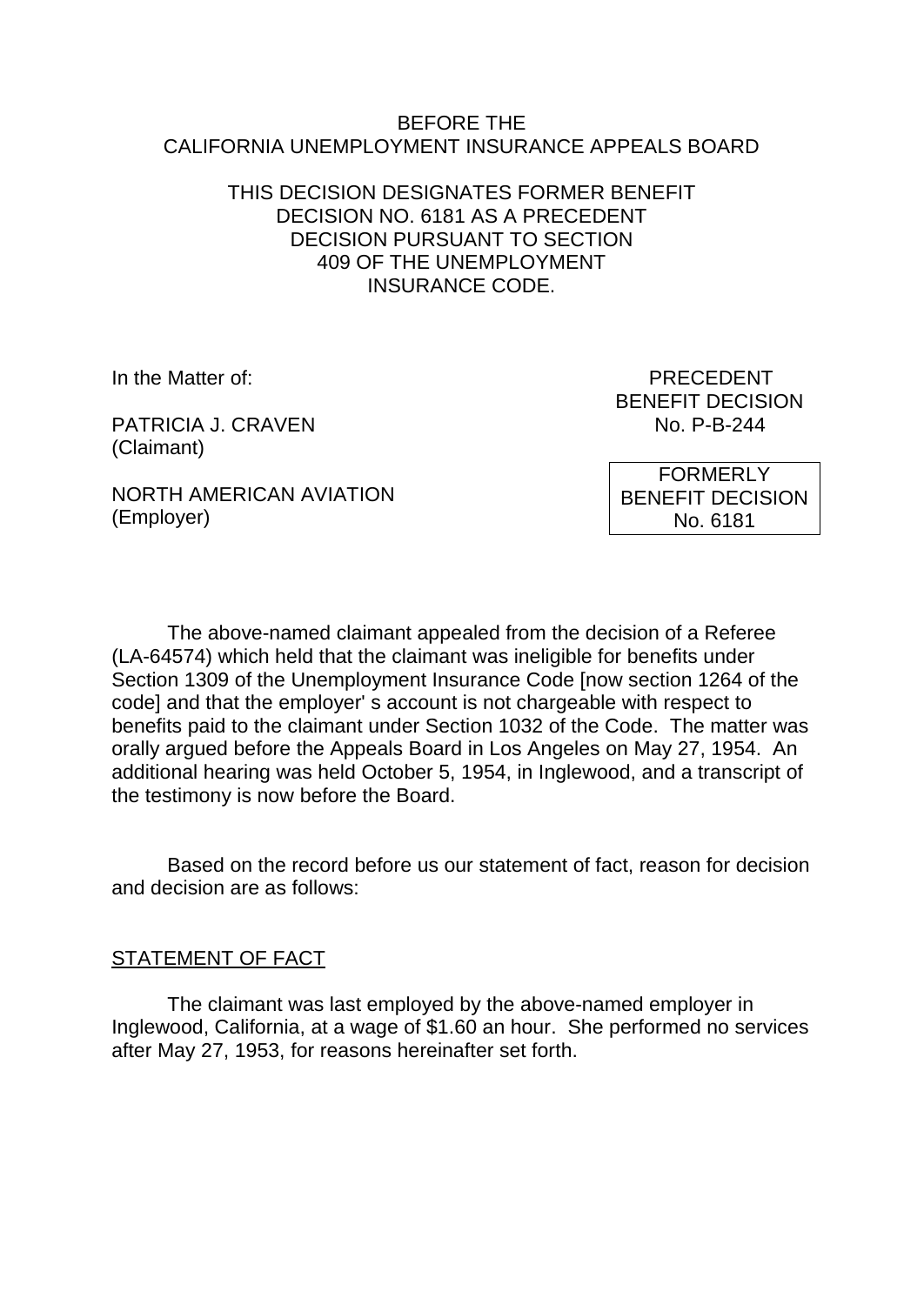On November 23, 1953, the claimant registered for work and filed a claim for unemployment compensation benefits in the Compton office of the Department of Employment during a benefit year commencing December 28, 1952. Upon the expiration of this benefit year, a new claim was filed effective December 28, 1953.

On January 7, 1954, the Department issued a determination holding the claimant ineligible for benefits commencing November 23, 1953, under Section 1309 of the Code [now section 1264 of the code]. At the same time the Department issued a ruling under Section 1030 which held that the claimant had left her most recent work without good cause. The claimant appealed to a Referee who affirmed the determination and ruling of the Department. The Department also issued a determination holding the claimant ineligible for benefits under Section 1253(c) of the Code on the ground that she was not available for work. This determination was also appealed to the Referee, but he did not treat it in his decision. The Referee's decision was predicated on a finding that the claimant had voluntarily left her work on December 29, 1953, to move with her husband to Van Nuys from her residence in Compton.

In 1952 the claimant resided in Compton at two different residences, one of which was 19 miles from her employer's plant and the other 13 miles. She became ill December 28, 1952, and was hospitalized in Van Nuys, where her mother resides. She was placed on a leave of absence by her employer and returned to work March 31, 1953. At this time the claimant resided with her husband and family in Van Nuys and traveled to work a distance of 27 miles. She again became disabled on May 27, 1953, and was once more placed on a leave of absence.

On August 28, 1953, the employer notified the claimant by telegram that she was considered terminated as of that date. There is evidence that the employer took this action because its medical department was displeased with the reports submitted by the claimant's physician. This physician had advised the claimant that traveling to work both from Van Nuys and Compton was detrimental to her health. The claimant contacted the employer by telephone with respect to the termination and was advised that if reconsideration were in order she would be notified. On September 25, 1953, the claimant's physician notified the employer that the claimant was still disabled. She was released as physically able to work on October 1, 1953. She then moved back to Compton.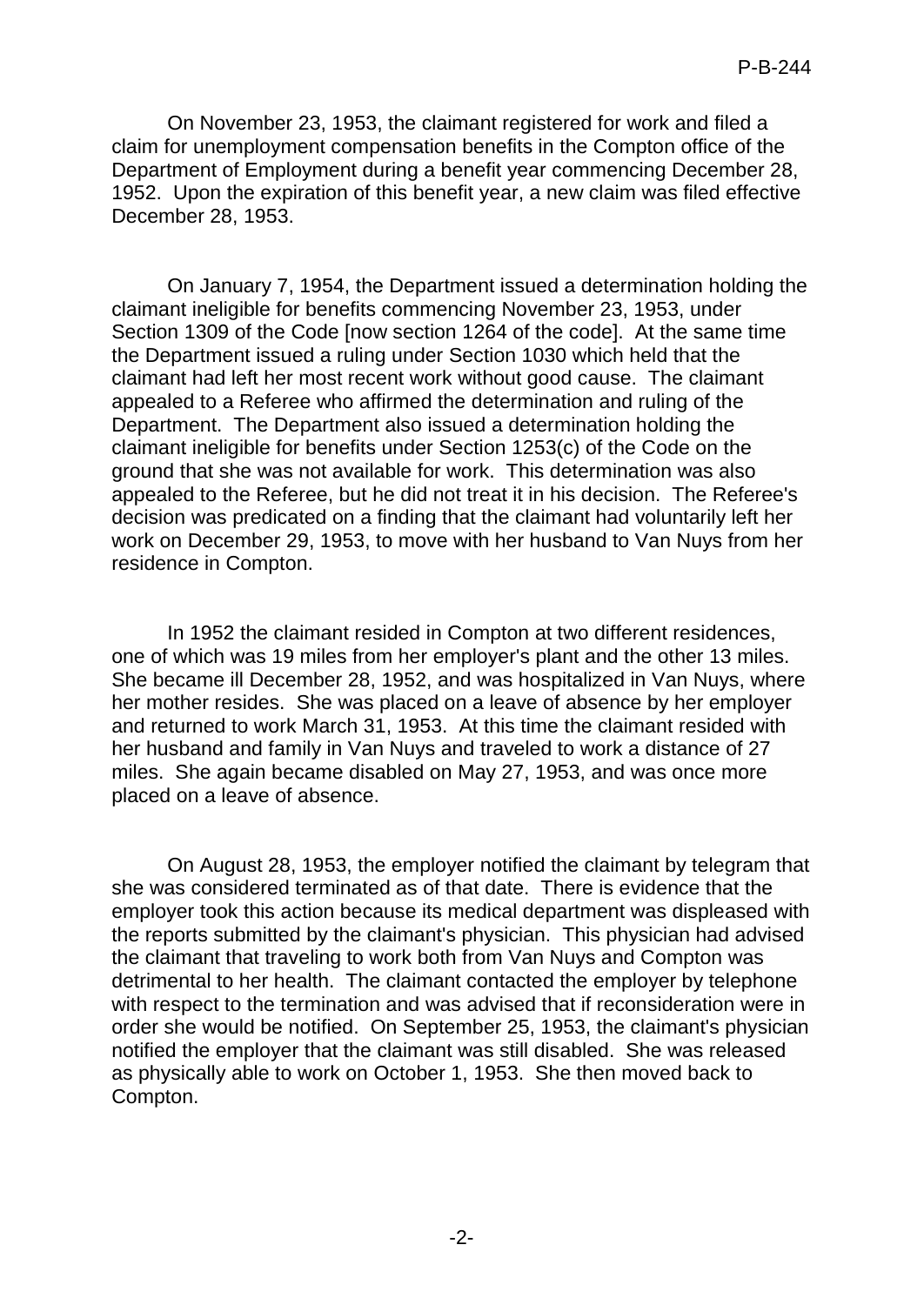The claimant received disability benefits from the employer's voluntary plan insurer until October 1, 1953, and the insurer notified the claimant that she had been terminated by the employer, returning to her certain voluntary plan premiums which she had previously forwarded. On un undisclosed date the employer decided that the claimant had been improperly terminated and she was restored to her leave of absence. The employer never notified the claimant of this action. The leave was subsequently extended and the claimant was informed in January 1954, that she had been terminated, effective December 29, 1953, because of her failure to return to work at the conclusion of a trade dispute.

The claimant at first set her wage requirement at \$1.40 an hour. Subsequently, she reduced this requirement to \$1.30 an hour. She was not familiar with the starting wages allegedly prevalent. A Department representative testified that the prevailing wage paid to women employees starting with a new employer did not exceed \$1.25 an hour, although an individual with the claimant's qualifications could expect to be raised within a week or two to \$1.40 or \$1.50 an hour. There are some employers not engaged in aircraft production in the Compton locality who pay a starting wage of \$1.40 an hour. In addition, there are a large number of aircraft manufacturers who pay this wage.

## REASON FOR DECISION

The first question to be resolved is whether the claimant voluntarily left her work or was discharged by the employer. The preponderance of the evidence indicates that the claimant was discharged by the employer on August 28, 1953, irrespective of the fact the employer subsequently determined, without notifying the claimant, that this action was in error and the claimant was again unilaterally placed on a leave of absence. Under these circumstances, which indicate that the claimant was dismissed for reasons which do not constitute misconduct, she is not subject to the ineligibility provisions of Section 1309 of the Code [now section 1264 of the code] and the employer is not entitled to a favorable ruling under Section 1030 of the Code (Benefit Decisions Nos. 5900 and 6074).

The final issue before us which was not treated by the Referee is whether the claimant was available for work as required by Section 1253(c) of the Code. As a general rule, an individual who unreasonably limits acceptable employment is not available for work, as such limitation materially reduces the likelihood that he may become employed (Benefit Decision No. 5836).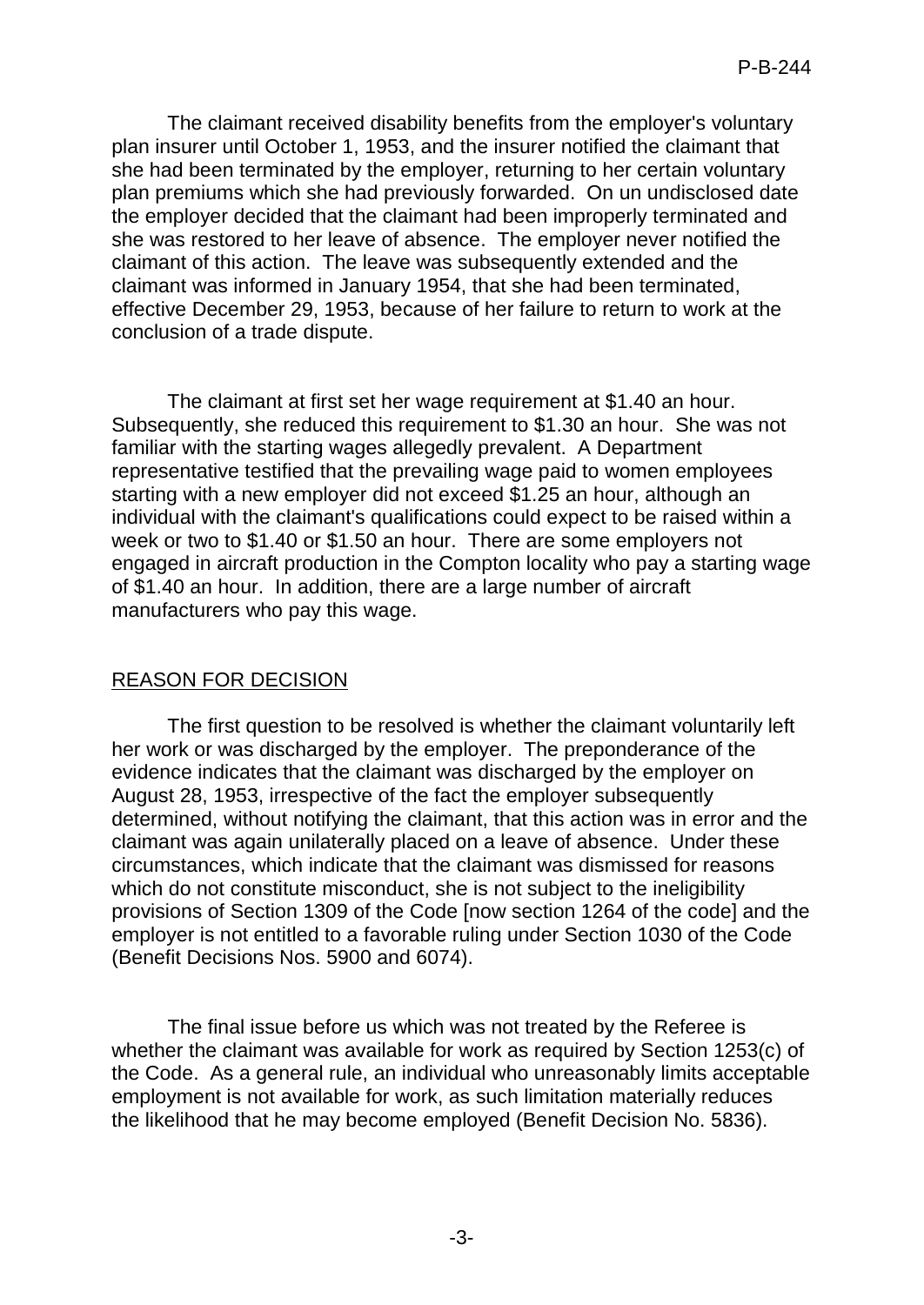A wage restriction materially exceeding the prevailing wage has been held to be such a limitation (Benefit Decision No. 5071). In the instant case, the claimant set a wage requirement substantially below the wage she last received in an effort to accommodate herself to prevailing conditions as she thought them to be. She subsequently lowered the wage requirement still further to a figure only five cents an hour above the starting wage allegedly prevailing. The Department's evidence as to the prevailing wage is unconvincing considering that aircraft companies and several manufacturers in other lines pay a starting wage of at least \$1.40 an hour, while other employers pay this wage within a week or two of hiring a qualified employee. The evidence will not support a conclusion that the claimant would not accept employment with this latter group of employers.

Accordingly we hold that the claimant did not impose a material restriction on acceptable employment (Benefit Decision No. 5243), and it is concluded that she was available for work as required by Section 1253(c) of the Code.

#### DECISION

The decision of the Referee and the determination of the Department, not treated by the Referee, are reversed. Benefits are payable provided the claimant is otherwise eligible. Any benefits paid to the claimant which are based upon wages earned from the employer prior to August 28, 1953, shall be chargeable under Section 1032 of the Code to employer account number XXX-XXXX.

Sacramento, California, December 3, 1954.

## CALIFORNIA UNEMPLOYMENT INSURANCE APPEALS BOARD

MICHAEL B. KUNZ, Chairman

GLENN V. WALLS

EDWARD CAIN